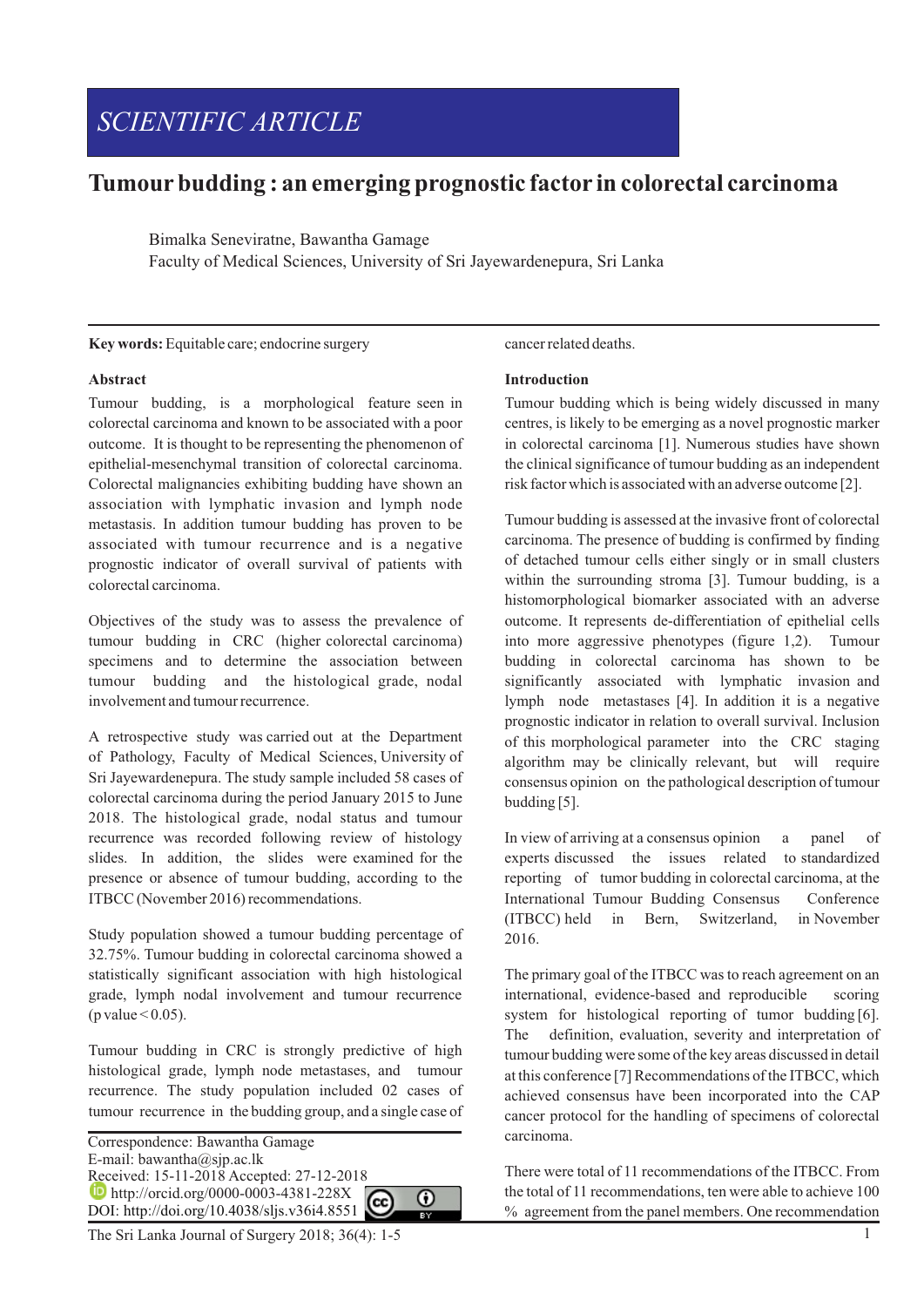was agreed upon by 96% (No. 5 below) of the panelists.

The suggestions 1, 5, 7 through 9, and 11 have been included into the CAPcancer protocol as the recommended method for assessing tumour budding in colorectal carcinoma. Further to this the Royal College of Pathologists of the United Kingdom (V4, December 2017) has acknowledged ITBCC in pathology reporting guidelines for colorectal carcinoma. To determine tumour budding it is mandatory to examine the entire invasive front of the tumour under the light microscope. A single "hot spot" needs to be selected after carefully assessing the hematoxylin & eosin stained tissue sections of the invasive front (defined as single tumour cells or clusters of up to 4 tumour cells), with an  $\times$ 20 objective lens. As the micros-copic field diameters vary, the application of a correction factor has been suggested to report the number of tumour buds in the equivalent of a 0.785-mm2 field. The tumour bud score has been determined by using a 3-tiered system based on the number of tumour buds in a 0.785-mm2 field (low, 0–5 tumour buds; intermediate, 6–9 tumour buds; high, 10 or more tumour buds).



**Figure 1.** Moderately-differentiated adenocarcinoma of rectum exhibiting tumour budding (detached tumour cells at the advancing edge-arrows). H&E stain x 100

However, it is widely acknowledged that additional studies will be required to address the challenges in uniform reporting of tumour budding [8].

# **Objectives**

To assess the prevalence of tumour budding in CRC specimens and determine the association between tumour budding and the histological grade, nodal involvement and tumour recurrence.

### **Methodology**

A retrospective study was carried out at the Department of Pathology, Faculty of Medical Sciences, University of Sri Jayewardenepura. The study sample included 58 cases of colorectal carcinoma during the period January 2015 to June 2018. Specimens that have been handled and processed according to the standard guidelines were included in the study group. Following tissue processing, 3µm thick sections have been prepared for staining with the routine hematoxylin and eosin method.



**Figure 2.** Single cells (tumour budding) at the advancing edge of moderately differentiated adenocarcinoma of rectum (arrows). H&E stain x 100

| 1.  | Tumour budding is defined as a single tumour cell or a cell cluster of up to 4 tumour cells.                        |
|-----|---------------------------------------------------------------------------------------------------------------------|
| 2.  | Tumour budding is an independent predictor of lymph node metastasis in pT1 colorectal cancer.                       |
| 3.  | Tumour budding is an independent predictor of survival in stage II colorectal cancer.                               |
| 4.  | Tumour budding should be taken into account along with other clinicopathologic factors in a multidisciplinary       |
|     | setting.                                                                                                            |
| 5.  | Tumour budding is counted on hematoxylin-eosin (H&E).                                                               |
| 6.  | Intratumoral tumour budding in colorectal cancer has been shown to be related to lymph node metastasis.             |
| 7.  | Tumour budding is assessed in 1 hotspot (in a field measuring 0.785 mm <sup>2</sup> ) at the invasive front.        |
| -8. | For tumour budding assessment in colorectal cancer, the hotspot method is recommended.                              |
| 9.  | A 3-tier system should be used along with the budding count to facilitate risk stratification in colorectal cancer. |
| 10. | Tumour budding should be included in guidelines/protocols for colorectal cancer reporting.                          |
| 11. | Tumour budding and tumour grade are not the same.                                                                   |
|     |                                                                                                                     |

Recommendations of the ITBCC are as follows;

The Sri Lanka Journal of Surgery 2018; 36(4): 1-5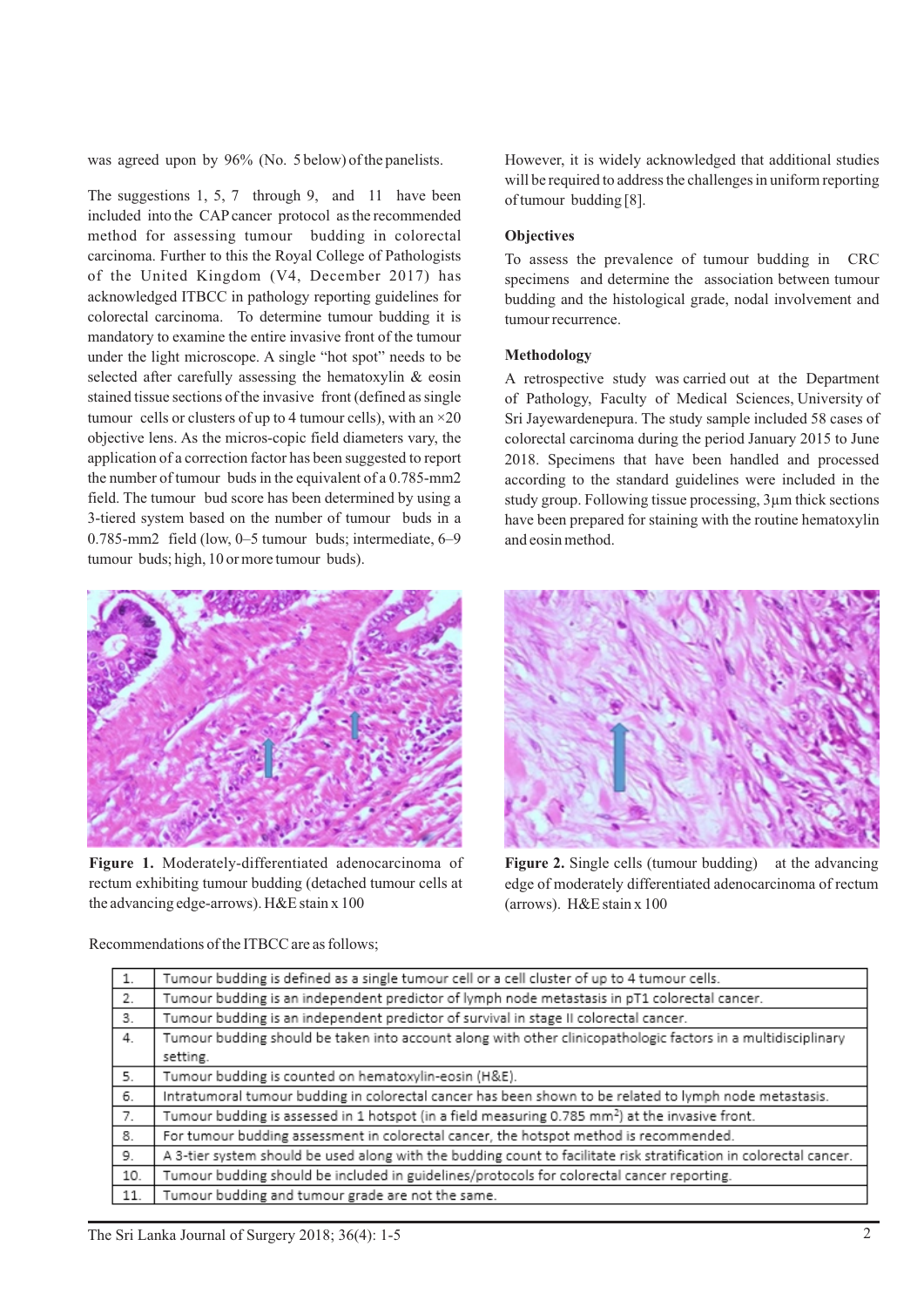Poor quality slides were re-stained, and the histological diagnoses of all the cases were reviewed independently by two pathologists and confirmed. Prognostic information such as tumour grade and lymph nodal status were also recorded, after examining the histology slides. In addition, the slides were examined for the presence or absence of tumour budding, according to the ITBCC (November 2016) recommendations. Data was tabulated without revealing the identification details. Information with regard to tumour recurrence was extracted from the data base.

Inclusion criteria:

• Colorectal carcinoma specimens during the study period, from January 2015 to June 2018, in which the histology slides and paraffin blocks were available.

Exclusion criteria:

- Colorectal carcinoma specimens during the study period (January 2015 to June 2018), with no clinical details.
- Colorectal carcinoma specimens during the above period with no available histology slides or paraffin blocks.

# **Discussion**

Study population showed a tumour budding percentage of 32.75% (table 1). Tumour budding in colorectal carcinoma showed a statistically significant association (p value < 0.05) with high histological grade (poorly differentiated), lymph nodal involvement, and tumour recurrence (distant).

The results of the research have been similar to multiple studies done in tertiary referral centres in other parts of the globe, although the smaller sample size of the current study

### **Results**

| Table 1. Association of tumour budding with the histological grade, stage (TNM), lymph nodal status & recurrence |           |                                |             |                                  |            |  |  |  |  |
|------------------------------------------------------------------------------------------------------------------|-----------|--------------------------------|-------------|----------------------------------|------------|--|--|--|--|
| <b>Tumour budding</b>                                                                                            | Grade     | Stage (TNM)                    | Lymph nodal | <b>Completeness of resection</b> | Recurrence |  |  |  |  |
|                                                                                                                  |           |                                | involvement | (circumferential resection       |            |  |  |  |  |
|                                                                                                                  |           |                                |             | margin)                          |            |  |  |  |  |
| Tumour budding (+)                                                                                               | High - 16 | 02<br>$\mathsf{I}$ -           | present-13  |                                  |            |  |  |  |  |
|                                                                                                                  |           | IIA-04                         |             |                                  |            |  |  |  |  |
| n = 19 (32.75%)                                                                                                  |           | IIB-00                         |             | CRM - uninvolved                 | n= 02      |  |  |  |  |
|                                                                                                                  | Low - 03  | $HC-00$                        |             | (>2 mm)                          | (distant)  |  |  |  |  |
|                                                                                                                  |           | IIIA- 01                       | absent - 03 |                                  |            |  |  |  |  |
|                                                                                                                  |           | $IIB-12$                       |             |                                  |            |  |  |  |  |
|                                                                                                                  |           | IIIC- 00                       |             |                                  |            |  |  |  |  |
|                                                                                                                  |           | IV-00                          |             |                                  |            |  |  |  |  |
| Tumour budding (-)                                                                                               | High - 27 | 04<br>$\overline{\phantom{a}}$ |             |                                  |            |  |  |  |  |
|                                                                                                                  |           | IIA-22                         | present-07  | CRM - uninvolved                 | n= 0       |  |  |  |  |
| n =39 (67.24%)                                                                                                   |           | IIB- 04                        |             | (> 2 mm)                         |            |  |  |  |  |
|                                                                                                                  | Low - 12  | IIC-<br>00                     |             |                                  |            |  |  |  |  |
|                                                                                                                  |           | IIIA- 04                       | absent - 32 |                                  |            |  |  |  |  |
|                                                                                                                  |           | IIIB-05                        |             |                                  |            |  |  |  |  |
|                                                                                                                  |           | IIIC- 00                       |             |                                  |            |  |  |  |  |
|                                                                                                                  |           | IV-00                          |             |                                  |            |  |  |  |  |

| Table 2. Positive & negative predictive values of the histological grade, lymph<br>nodal involvement and tumour recurrence |                   |                          |       |                          |                        |       |  |  |  |  |  |
|----------------------------------------------------------------------------------------------------------------------------|-------------------|--------------------------|-------|--------------------------|------------------------|-------|--|--|--|--|--|
| Tumour<br>budding vs                                                                                                       | True<br>Positives | All positives            | PPV % | True<br><b>Negatives</b> | <b>All Negatives</b>   | NPV%  |  |  |  |  |  |
| High-grade<br>tumours                                                                                                      | 16                | 35<br>(all high - grade) | 45.71 | 03                       | 23<br>(all low- grade) | 13.04 |  |  |  |  |  |
| Low-grade<br>tumours                                                                                                       | 3                 | 23<br>(all low-grade)    | 13.04 | 16                       | 35<br>(all high-grade) | 45.71 |  |  |  |  |  |
| Lymph nodal<br>involvement                                                                                                 | 13                | 19                       | 68.42 | 06                       | 39                     | 15.38 |  |  |  |  |  |
| Recurrence                                                                                                                 | 02                | 02                       | 100   | 17                       | 56                     | 30.35 |  |  |  |  |  |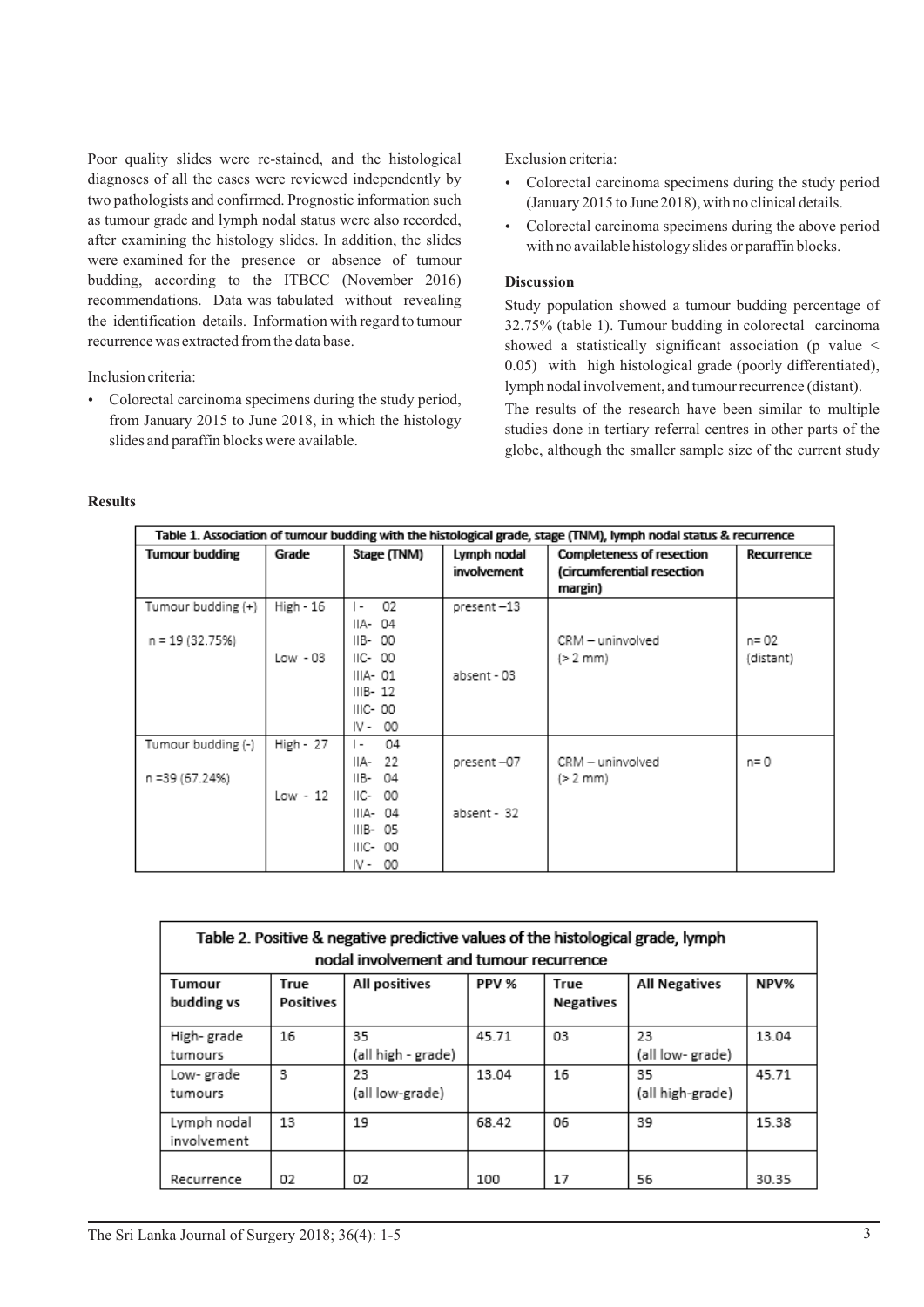was considered as a major limiting factor [9]. A multicentre study with the participation of a larger number of patients from different regions, will be the next step to evaluate the impact of tumour budding in a Sri Lankan perspective.

Collaborative studies conducted by Ishikawa Y, Aishima-Fukasawa Y et al [10], has shown a significant association between tumour budding and lymphatic invasion thus leading to lymph node involvement.

More comprehensive studies done in a larger cohort of patients by Lugli et al [2], Van Wyk HC et al [5], have shown that tumour budding is a negative prognostic indicator in relation to tumour recurrence and overall survival of CRC patients. Studies done by Choi JY et al [11], and Di Gregorio C et al [12] have been able to highlight the association of tumour budding and distant metastasis.

Reserach done by Glasgow SC et al and Mou S et al further strengthened the concept of tumour budding as an emerging prognostic factor of colorectal carcinoma [13, 14].

Multicentre studies concluded by Petrelli F [15] and Rogers AC [16] also have emphasized the adverse relationship between tumour budding and colorectal carcinoma.

The TNM staging system for colorectal carcinoma separates patients in to different categories. Management of patients to a great extent depends on the stage of the disease. However, there is significant diversity in relation to the prognosis among the patients with CRC of a similar stage [17]. Currently there is no superior method of staging which has been validated [18]. The future of CRC will depend on the identification of novel, clinically relevant prognostic markers which would have an impact on the disease free interval and cancer related deaths. Better correlation with the prognostic markers would enable to reduce under and over treatment of patients with CRC. Treatment related parameters have the potential to revolutionize the outcome of colorectal carcinoma [19].

In spite of all the current information tumour budding has not been included in the TNM staging of colorectal carcinoma, largely due to the lack of consensus with regard to its definition and method of detection in routine histology sections. Many studies have addressed the issue of "reproducibility" of the assessment method and results [20]. Another concern when trying to incorporate tumour budding in to clinical practice is the lack of a suitable method of detection for all stages of CRC [21]. Some methods for reporting refer to early stages (I, II) and some are for advanced disease [22].

However, those tumours exhibiting budding certainly are worth considering as a subset to target with adjuvant chemotherapy in CRC as a whole (xiv, xv). Results would certainly have beneficial effects on long term survival of patients with colorectal carcinoma.

# **Conclusion**

Tumour budding in CRC shows significant association with high histological grade, lymph nodal involvement and recurrence. The study population included 02 cases of tumour recurrence in the budding group, and a single case of cancer related deaths, despite the smaller sample size which was considered as a major limiting factor. Tumour budding has been studied predominantly at the invasive front of the tumour and is referred to as "peritumoral budding". Inclusion of this histological finding into the CRC staging algorithm is quite necessary, but will require consensus opinion & standardization of the pathological definition of tumour budding [11]. Routine reporting of tumour bud count and severity is now being recommended. There is considerable interobserver variability with regard to the reporting of tumour budding which could be streamlined in the near future with the results of more comprehensive research [12,13] and meta-analyses. Tumour budding has been incorporated in to the CAP (College of American Pathologists) protocol as a recommended element. Inclusion in to the TNM stage of CRC would require more collaborative research data, but certainly would be an option that has to be considered in relation to the future management of patients with colorectal carcinoma.

All authors disclose no conflict of interest. The study was conducted in accordance with the ethical standards of the relevant institutional or national ethics committee and the Helsinki Declaration of 1975, as revised in 2000.

### **References**

- 1. Koelzer VH, Zlobec I, Lugli A. Tumor budding in colorectal cancer–ready for diagnostic practice? Hum Pathol. 2016; 47 (1): 4– 19. https://doi.org/10.1016/j.humpath.2015.08.007
- 2. Lugli A, Karamitopoulou E, Zlobec I. Tumour budding: a promising parameter in colorectal cancer. Br J Cancer. 2012; 106 (11): 1713– 1717. https://org/10.1038/bjc.2012.127
- 3. Mitrovic B, Schaeffer DF, Riddell RH, Kirsch R. Tumor budding in colorectal carcinoma: time to take notice. Mod Pathol. 2012; 25 (10): 1315– 1325. https://org/10.1038/modpathol.2012.94
- 4. Zlobec I, Lugli A. Prognostic and predictive factors in colorectal cancer. Postgrad Med J 2008; 84 (994): 403–411. https://org/10.1136/jcp.2007.054858
- 5. van Wyk HC, Park J, Roxburgh C, Horgan P, Foulis A, McMillan DC. The role of tumour budding in predicting survival in patients with primary operable colorectal cancer: a systematic review. Cancer Treat Rev. 2015; 41 (2): 151– 159. https://org/10.1016/j.ctrv.2014.12.007